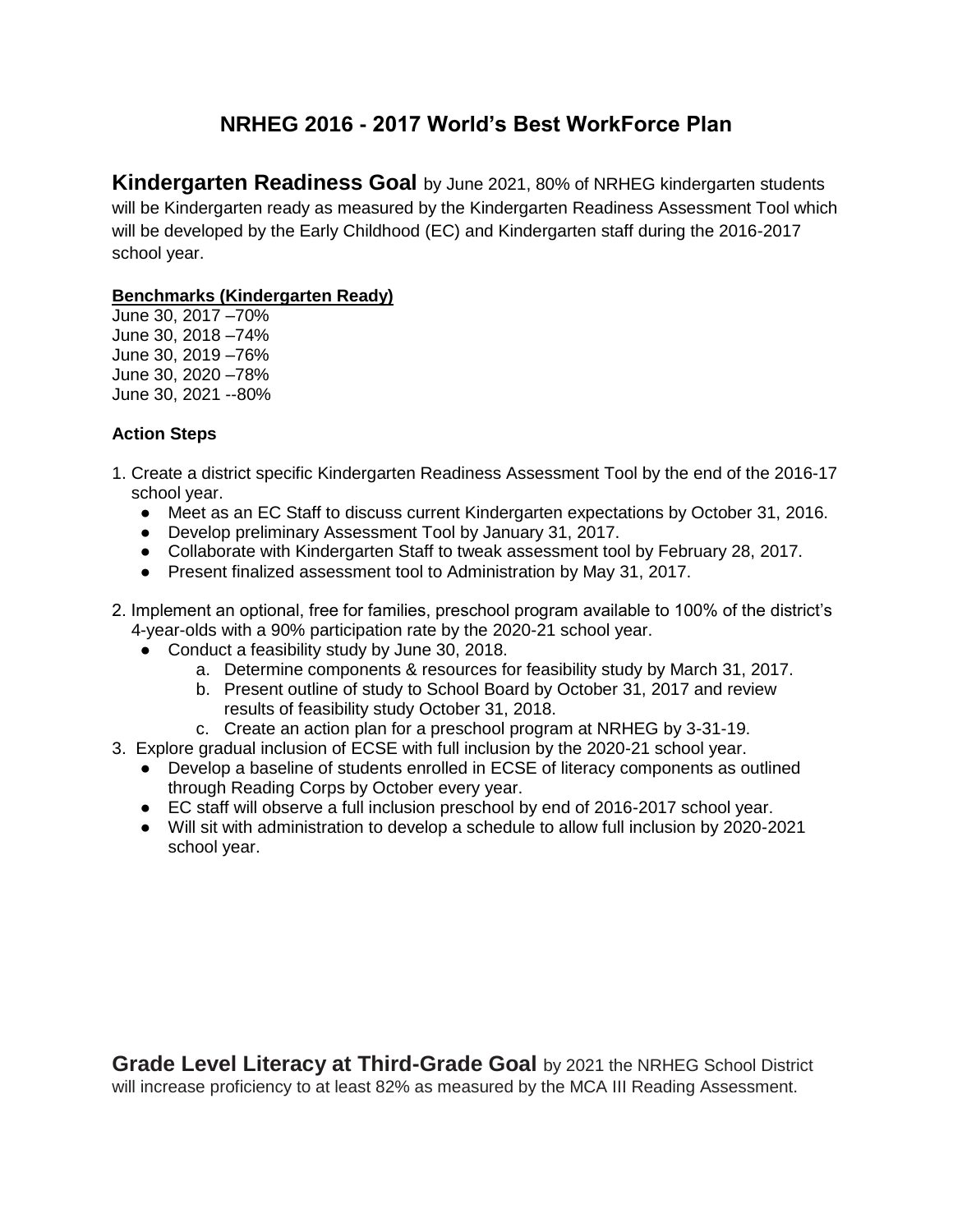### **Benchmarks**

June 30, 2017 – 74% June 30, 2018 – 76% June 30, 2019 – 78% June 30, 2020 – 80% June 30, 2021 -- 82%

### **Action Steps**

- 1. In order to better meet the needs of special education students (Pre K-5) increased collaboration between special education and general education teachers is needed.
	- Scheduled quarterly PLC meetings
	- Discussion ideas: data analysis/effectiveness of interventions/curriculum
- 2. Reading intervention training (MRC/Research Based) for all title-one and special education paras at the elementary site completed by October 1st of each school year.
- 3. Teacher training for all teachers in best practices (research based/proven to be effective) in the areas of student engagement and reading instruction.
	- Beginning with the 2016-2017 staff will be encouraged to attend professional development opportunities (best practices) in the area of literacy and report back to staff.
	- Staff in-service time allotted beginning with the 2017-18 school year.
	- Practices to be implemented during both core instruction and RtI time.
- 4. Writing and implementing CSAs in reading based on MN Reading Standards.
	- 2016-2017 begin the development of learning targets while being trained throughout the school year.
	- 2017-2018 begin the development CSAs.
	- 2018-2019 implement and revise CSAs.
	- 2019- continue with revisions and implementation.

### **Closing the Achievement Gap** by June 30, 2021,

**ALL Students** - Increase yearly growth by 1.5% each year in **Math** and 2% each year in **Reading** as measured by the MDE.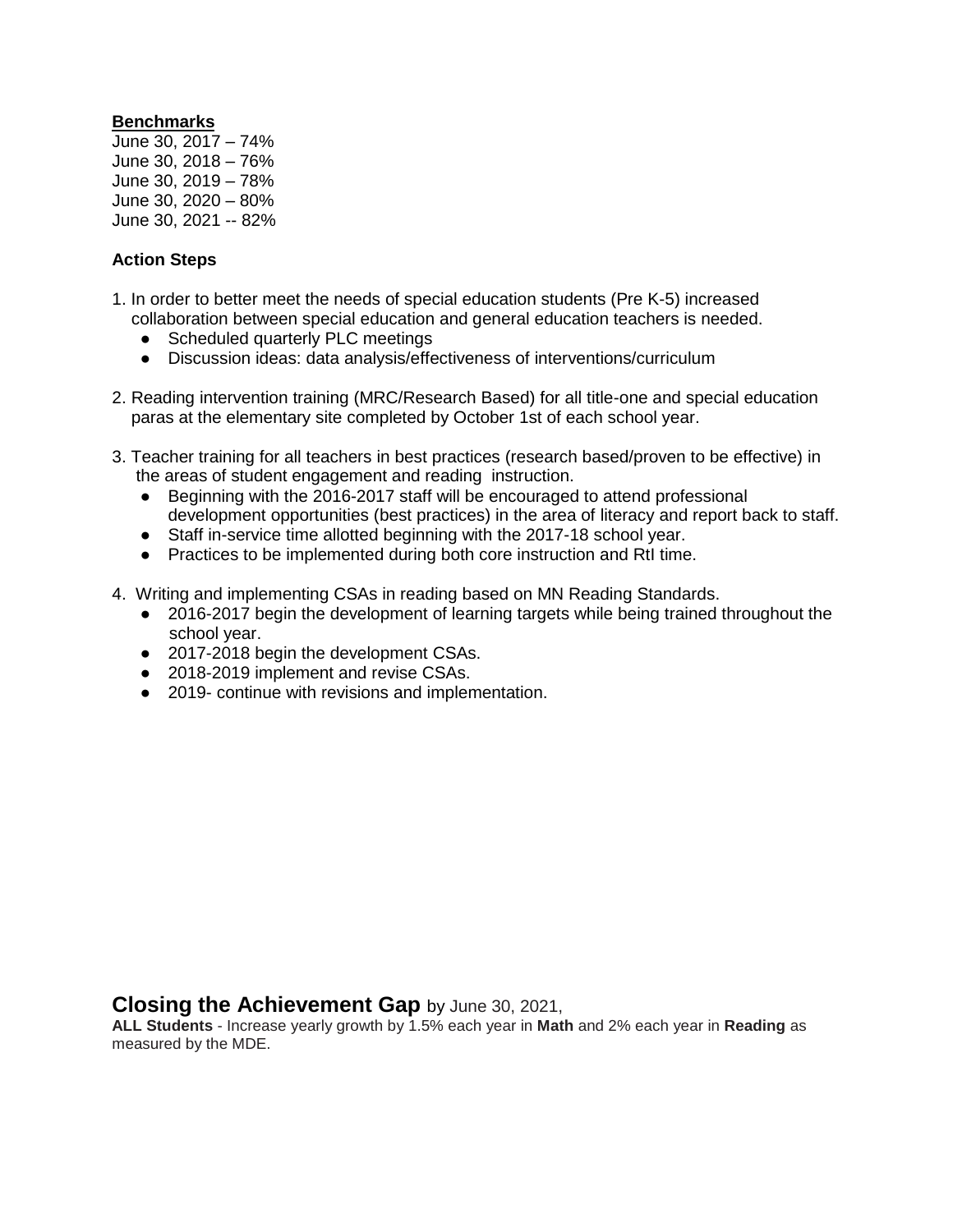| <b>District Benchmarks</b> |                                 |                                         |  |  |  |
|----------------------------|---------------------------------|-----------------------------------------|--|--|--|
| Year                       | Math increase by<br>1.5% Yearly | <b>Reading increase by</b><br>2% Yearly |  |  |  |
| June 30, 2016              | 81.5%                           | 71.7%                                   |  |  |  |
| June 30, 2017              | 83.%                            | 73.7%                                   |  |  |  |
| June 30, 2018              | 84.5%                           | 75.7%                                   |  |  |  |
| June 30, 2019              | 86%                             | 77.7%                                   |  |  |  |
| June 30, 2020              | 87.5%                           | 79.7%                                   |  |  |  |
| June 30, 2021              | 89%                             | 81.7%                                   |  |  |  |

**Closing the Achievement Gap Special Education Goal** by June 30, 2021, **Special Education** Elementary and Secondary students will increase yearly growth by 2% in **Math**  and **Reading** as measured by MDE.

| <b>Elementary Special Education</b><br><b>Benchmarks</b> |       | <b>Secondary Special Education</b><br><b>Benchmarks</b> |               |             |         |
|----------------------------------------------------------|-------|---------------------------------------------------------|---------------|-------------|---------|
| Year                                                     | Math  | <b>Reading</b>                                          | Year          | <b>Math</b> | Reading |
| June 30, 2016                                            | 71.5% | 57.1%                                                   | June 30, 2016 | 60%         | 48.1%   |
| June 30, 2017                                            | 73.5% | 59.1%                                                   | June 30, 2017 | 62%         | 50.1%   |
| June 30, 2018                                            | 75.5% | 61.1%                                                   | June 30, 2018 | 64%         | 52.1%   |
| June 30, 2019                                            | 77.5% | 63.1%                                                   | June 30, 2019 | 66%         | 54.1%   |
| June 30, 2020                                            | 79.5% | 65.1%                                                   | June 30, 2020 | 68%         | 56.1%   |
| June 30, 2021                                            | 81.5% | 67.1%                                                   | June 30, 2021 | 70%         | 58.1%   |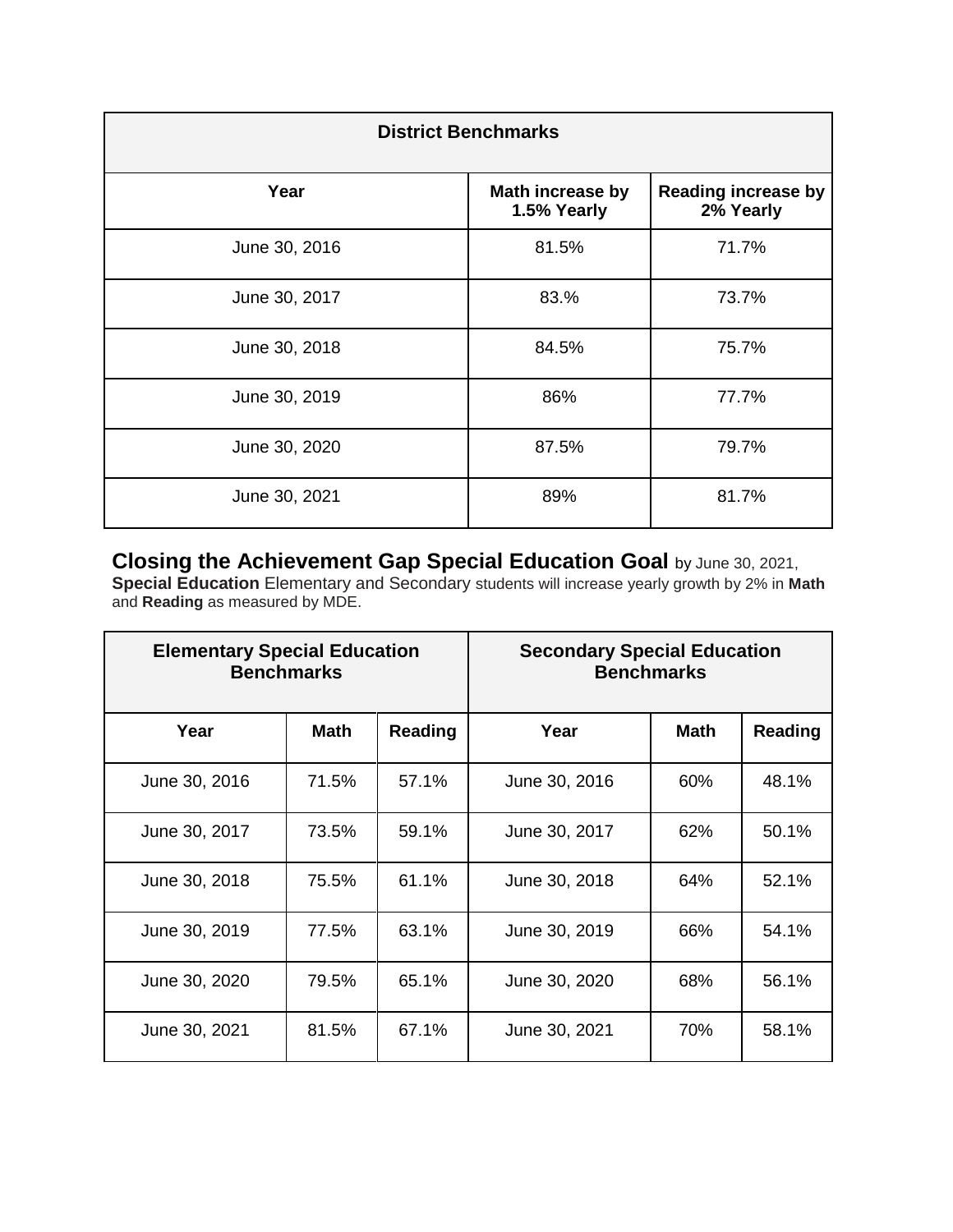# **Closing the Achievement Gap** by June 30, 2021,

**Free/Reduced** Elementary and Secondary students will increase yearly growth by 2% in **Math** and **Reading** as measured by MDE.

| <b>Elementary Free/Reduced Benchmarks</b> |             | <b>Secondary Free/Reduced</b><br><b>Benchmarks</b> |               |             |         |
|-------------------------------------------|-------------|----------------------------------------------------|---------------|-------------|---------|
| Year                                      | <b>Math</b> | Reading                                            | Year          | <b>Math</b> | Reading |
| June 30, 2016                             | 84.3%       | 70.8%                                              | June 30, 2016 | 80.6%       | 61.5%   |
| June 30, 2017                             | 86.3%       | 72.8%                                              | June 30, 2017 | 82.6%       | 63.5%   |
| June 30, 2018                             | 88.3%       | 74.8%                                              | June 30, 2018 | 84.6%       | 65.5%   |
| June 30, 2019                             | 90.3%       | 76.8%                                              | June 30, 2019 | 86.6%       | 67.5%   |
| June 30, 2020                             | maintain    | 78.8%                                              | June 30, 2020 | 88.6%       | 69.5%   |
| June 30, 2021                             | maintain    | 80.8%                                              | June 30, 2021 | 90.6%       | 71.5%   |

# **Action Steps**

**1.** Increase communication between classroom teachers and Title/SPED/Intervention teachers by having classroom teachers meet with these specialists at least twice a year to discuss individual student needs. (Reference Objective 2B, Action 1)

2. By the end of 2017-2018 school year all staff will have training on ACES/Generational Poverty.

3. By start of 2018-2019 an intervention program in secondary school will have been established

and will be functioning.

- Implementation of STARS program in secondary school in 2016-2017 school year.
- During the 2016-17, explore different ways to use current staff to start implementing RtI in the secondary building.
- Based on the data from STARS, begin searching for an intervention program by the end of the 2017-2018 school year.

4. Offer training to all staff members on Growth Mindset during the 2016-17 school year.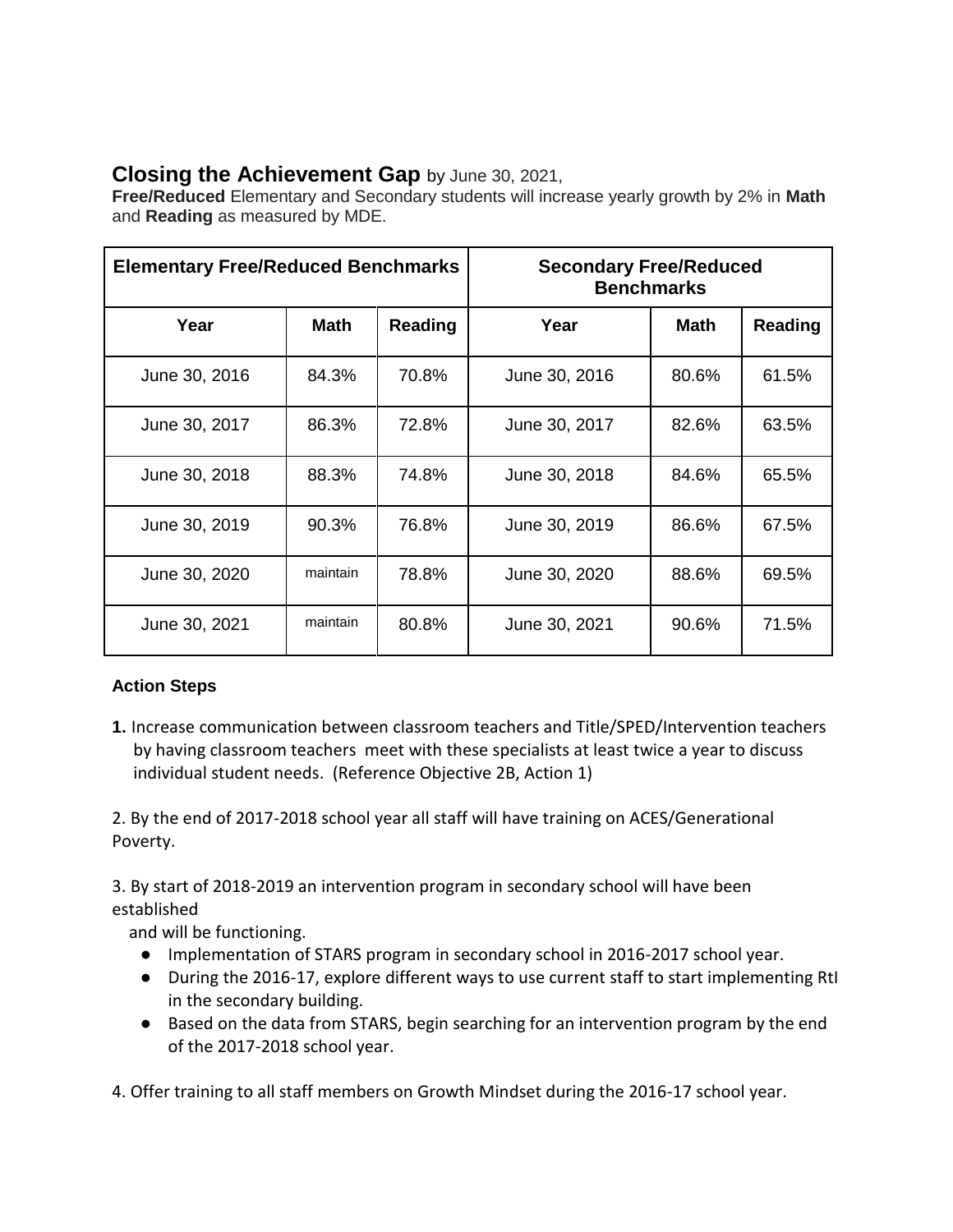- Offer a voluntary book study twice per year, once in the fall and another opportunity after winter break.
- The first book study will be set up at an organizational meeting where the groups would be created. Each group would then create a schedule for when to meet.
- A guideline for the discussion group will be set up and questions/discussion set up in Schoology.
- Request a budget of \$300 to purchase books at the September meeting of the DWPD committee.

*5. Provide a comprehensive database for teachers to access interventions and resources for the classroom.*

- *By October 2016, create an RtI Toolkit using Schoology. This will be a common collection of quality, research based interventions organized by skills and easy to use/find ideas and stored in Schoology.*
- *Prior to winter break of 2016, teachers will add to this collection by adding at least one research based intervention or resource that they have used successfully such as a video, website, scripted activity. Time for discussion of these interventions will be scheduled during monthly staff meetings. A guideline for the discussion group will be set up and questions/discussion set up in Schoology.*

**College and Career Readiness Goal -** by 2021, sixty percent of students taking admission tests for post-secondary education will score 21 or higher on ACT tests or achieve scores of 75 in Math and 70 in English Language Arts on an Accuplacer (or equivalent) test. Scores at this level will at least allow them to gain entry to area institutions without remedial training.

**College and Career Readiness Goal A** - by 2021, sixty percent of students taking admission tests for post-secondary education will score 21 or higher on ACT tests or achieve scores of 75 in Math and 70 in English Language Arts on an Accuplacer (or equivalent) test. Scores at this level will at least allow them to gain entry to area institutions without remedial training.

## **Benchmarks**

June 30, 2017 - Fifty-two percent of students will achieve specified scores.

June 30, 2018 - Fifty-four percent of students will achieve specified scores.

June 30, 2019 - Fifty-six percent of students will achieve specified scores.

June 30, 2020 - Fifty-eight percent of students will achieve specified scores.

June 30, 2021 - Sixty percent of students will achieve specified scores.

**College and Career Readiness Goal B** - A high percentage of secondary students will achieve scores on MCA III tests which reflect a solid foundation for future careers and training. By 2021, 67 percent of students taking the sophomore reading test, 70 percent of those taking the junior-level math test, and 65 percent of students taking the sophomore science test will achieve a rating of "proficient."

## **Benchmarks**

June 30, 2017 - At least 59% "proficient" in sophomore reading, 62% in junior math, 57% in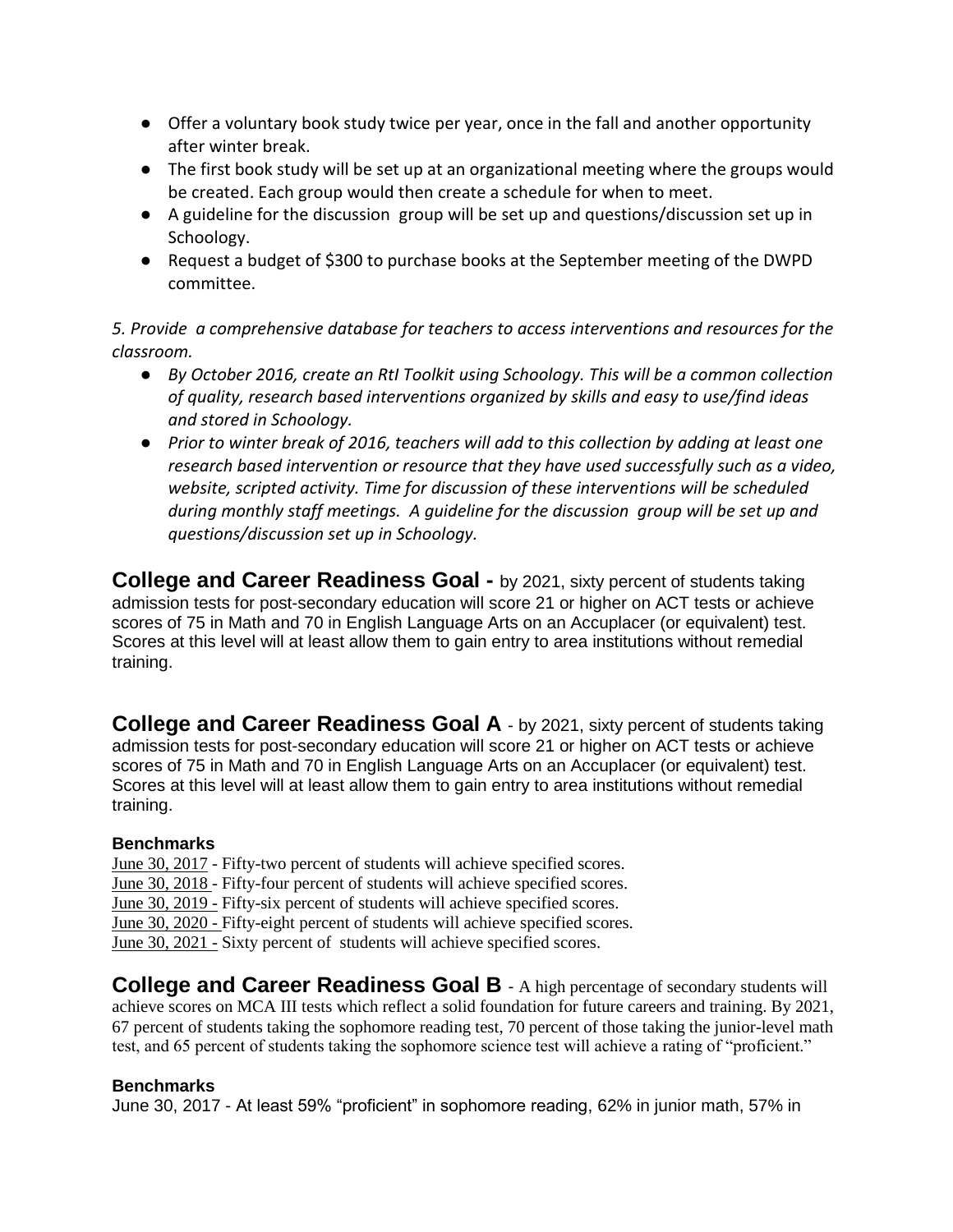sophomore science.

- June 30, 2018 At least 61% "proficient" in sophomore reading, 64% in junior math, 59% in sophomore science.
- June 30, 2019 At least 63% "proficient" in sophomore reading, 66% in junior math, 61% in sophomore science.
- June 30, 2020 At least 65% "proficient" in sophomore reading, 68% in junior math, 63% in sophomore science.
- June 30, 2021 At least 67% "proficient" in sophomore reading, 70% in junior math, 65% in sophomore science.

### **Action Steps**

- 1. By October 2016, administer the STAR test to all 6th-12th grade students.
- 2. By 2021, use STAR test data and other resources to assure all students are provided with needed interventions.
- 3. In 2016-17, implement an introductory program which allows students access to intervention during weekly SSR / WIN time.
- 4. During 2016-17, begin skill-level specific instruction for language arts classes in grades 7-8.
- 5. By 2021 have a fully functional RTI system at the secondary school which will include the following:
	- Intervention classes in both reading and math which include training aimed specifically toward the Accuplacer and ACT tests.
	- All staff educated in using the RTI model.
	- All teachers use Tier I teaching strategies in their classes
	- Investigation and likely implementation of math and reading labs.
- 6. By the end of school year 2016-17, all teachers will have identified the essential learner outcomes for all courses.

**All Students Graduate** — by 2021, the NRHEG District will achieve and take steps to maintain a graduation rate of at least 97%.

### **Benchmarks**

- June 30, 2017 Graduation rate of at least 94%
- June 30, 2018 Graduation rate of at least 94%
- June 30, 2019 Graduation rate of at least 95%
- June 30, 2020 Graduation rate of at least 96%
- June 30, 2021 -- Graduation rate of at least 97%

### **Action Steps**

1. During 2017, incorporate "College and Career Knowledge" training into required junior